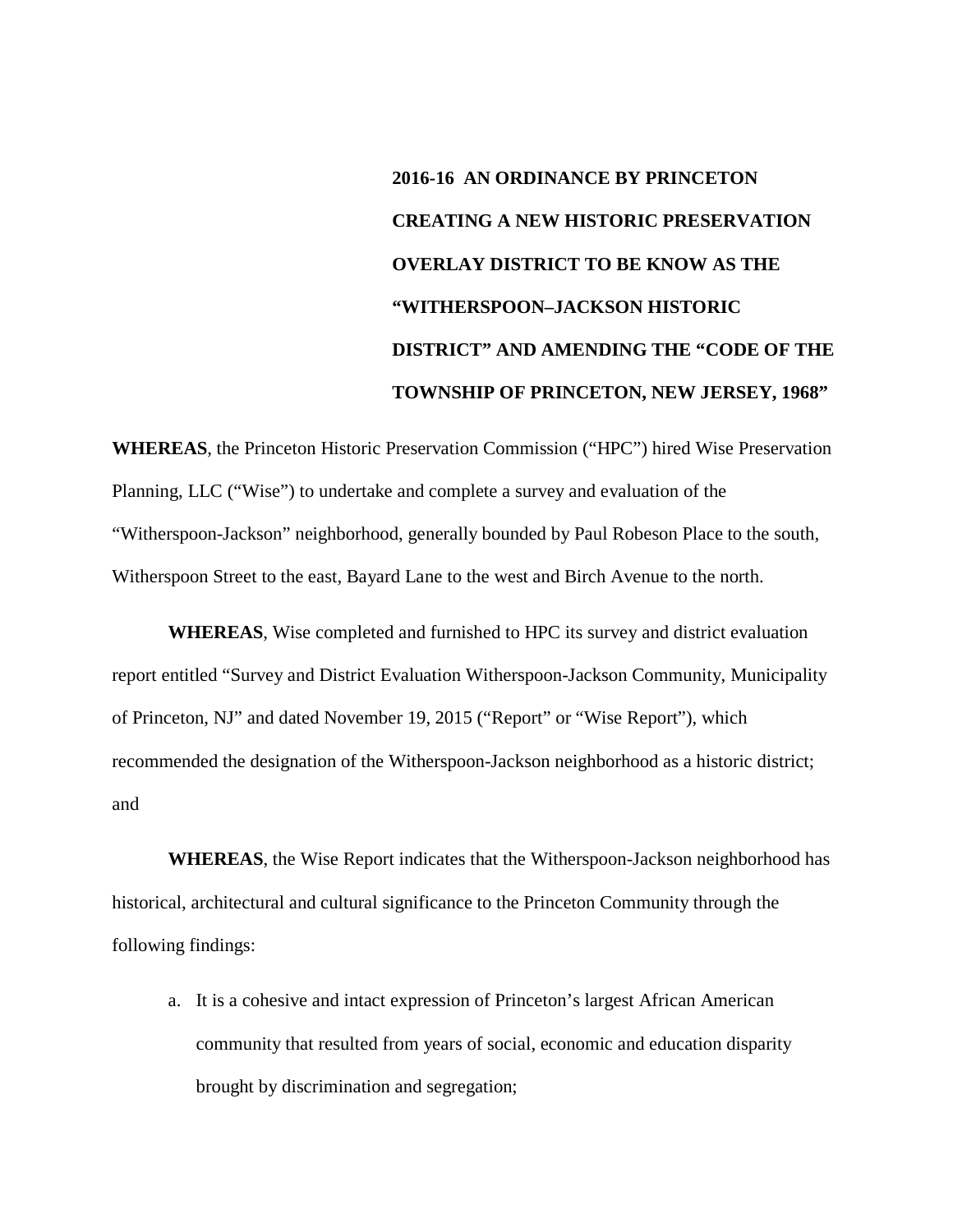- b. It was home to the early Italian and Irish immigrants and continued to support the minorities of Princeton through the years; and
- c. It possesses distinct characteristics of streetscape, vernacular architecture theme, proportions of small scale structures on modest properties, and a high ratio of contributing resources;

**WHEREAS**, the Report further indicates that the Witherspoon-Jackson neighborhood is:

- a. included in the Historic Preservation Element of the Princeton Community Master Plan;
- b. eligible to be listed on the State and National Register of Historic Places;
- c. associated with events that have made a significant contribution to the broad pattern of Princeton's past;
- d. possesses historic integrity and the association with lives of persons of significance to the past, embodies the distinct characteristics of an architectural type/period, and yields information important in history; and
- e. is of demonstrated historical significance on a national, state and local level;

**WHEREAS**, HPC held a public hearing on the Report and potential designation on November 30, 2015, at which time it received comments from all interested parties concerning the designation of the aforementioned district; and

**WHEREAS**, based on the findings in the Wise Report and the comments made during the public hearing, HPC has recommended the nomination of the Witherspoon-Jackson Historic District to the Princeton Mayor and Council; and

**WHEREAS**, HPC emphasized its nomination of the Witherspoon-Jackson neighborhood as a historic district to facilitate preservation of the neighborhood's history and character through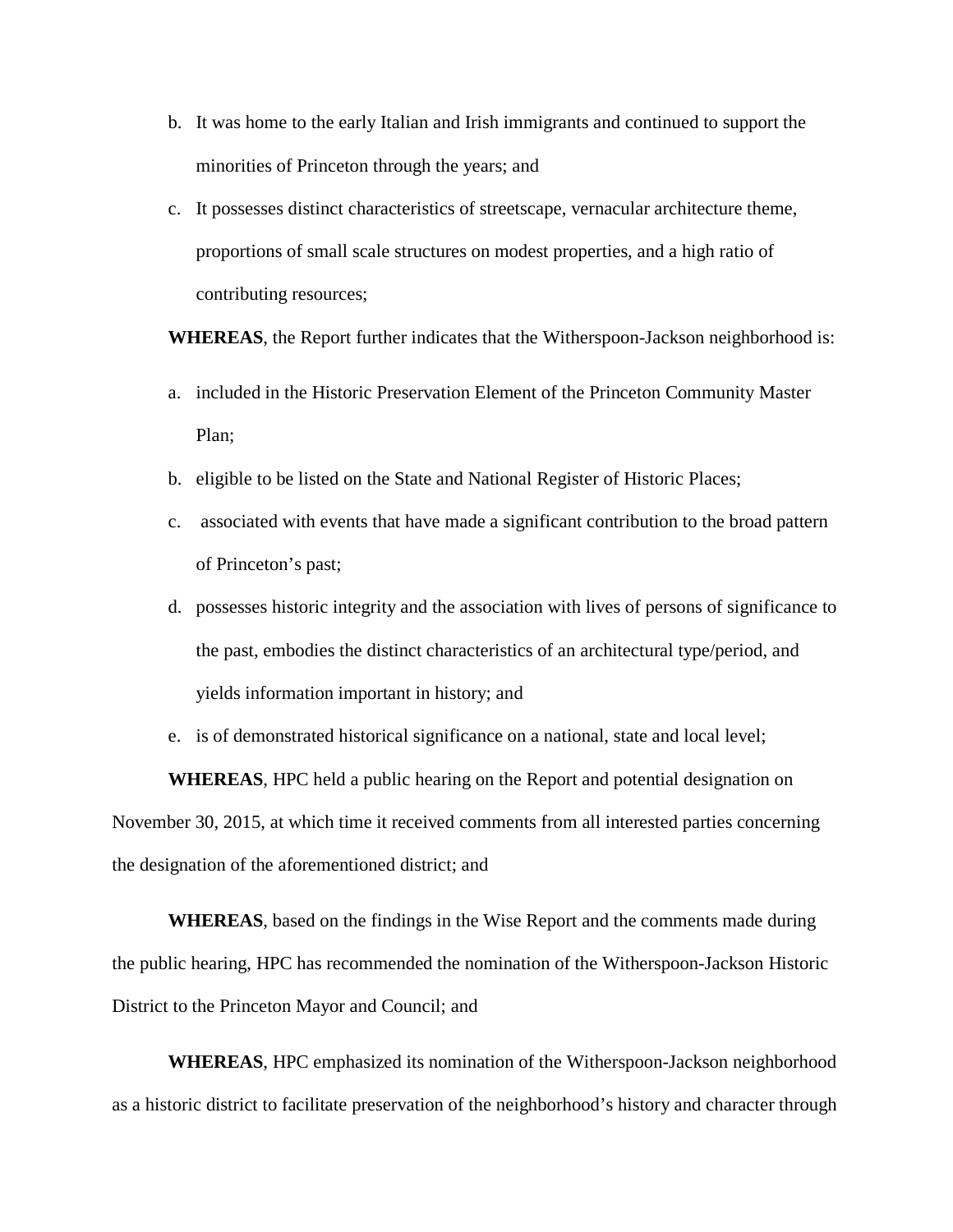appropriate and sympathetic consideration of structure rehabilitation, development, and streetscape; and

**WHEREAS**, Wise and the HPC recommended that if designated, the Witherspoon-Jackson historic district be classified as a "Type 2" district, where preservation plan review is required for proposed work visible from a public right-of-way; and

**WHEREAS**, on February 22, 2016, the Princeton Mayor and Council conducted a public work session regarding HPC's recommendations, during which it took extensive public comment; and

**WHEREAS**, based upon the comments received, the Mayor and Council wish to act

upon HPC's recommendation and designate the Witherspoon-Jackson neighborhood as a Type 2

historic district, subject, however, to modifications to the boundaries proposed by HPC, which

modifications the Mayor and Council believe to be in the best interests of the public;

**NOW THEREFORE, BE IT ORDAINED** by the Mayor and Council of Princeton as follows:

1. Section 10B-2, "Definitions" in Chapter 10B, "Land Use" of the "Code of the Township of Princeton, New Jersey, 1968," Amended. The definitions of "Alter" and "Historic preservation districts type 1 and 2" set forth in section 10B-2, "Definitions" of Chapter 10B, "Land Use" of the "Code of the Township of Princeton, New Jersey, 1968" ("Code") are hereby amended to read as follows (additions are underlined thus; deletions are in brackets [thus]).

Alter. To change the appearance of exterior elements of a structure, including changing the materials used and removing paint and cleaning by means of abrasives or chemicals or pressurized liquids. A change in the exterior color of a structure shall be considered an alteration if the change in color entails application of paint or other surface coloring to a surface which has not been painted before or if pre-primed or prefinished material is added to the exterior. In addition, the repainting shall be considered an alteration in Historic Preservation Districts Type 1 if it is substantially out of character with the historic preservation district within which the structure is located. Such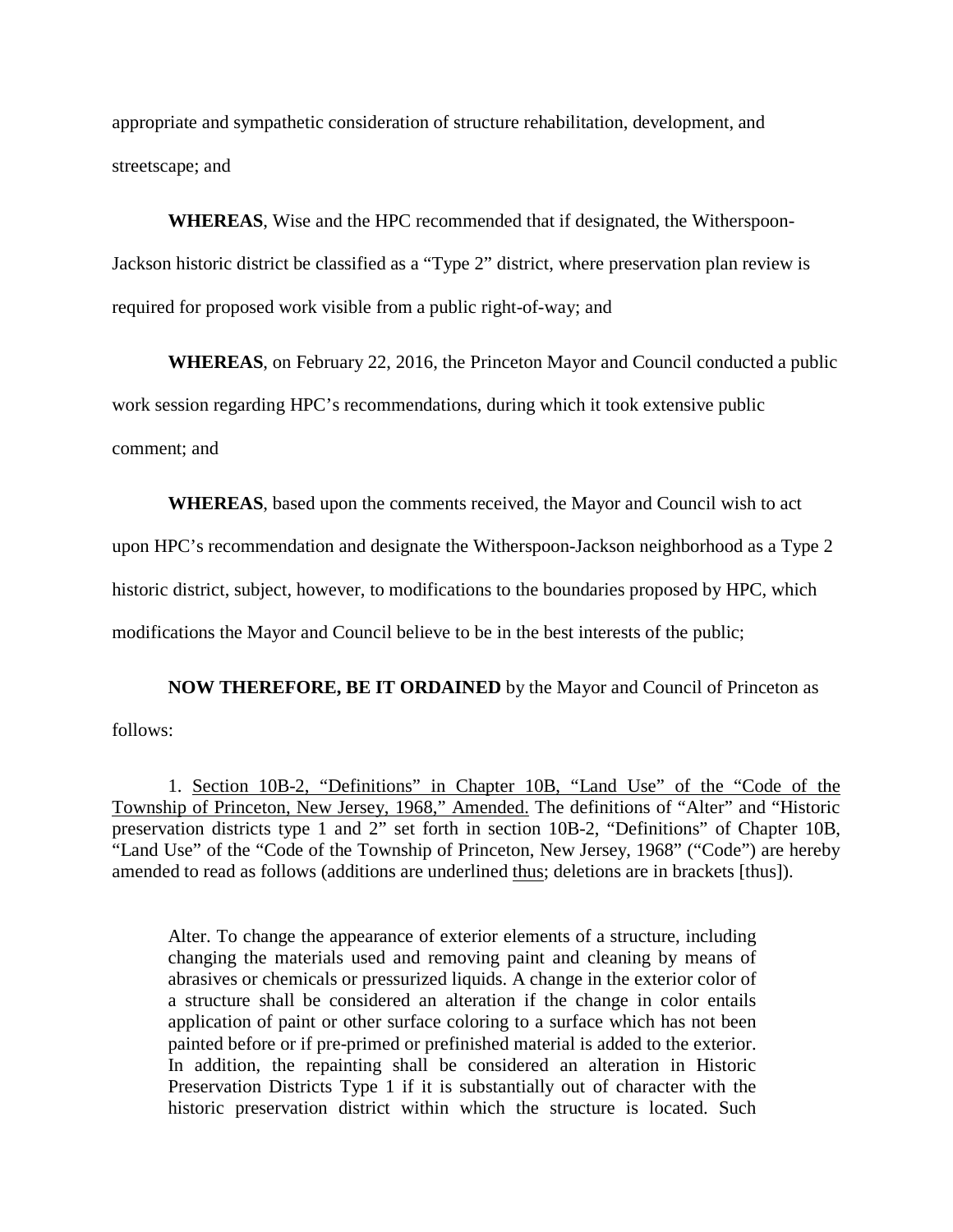repainting, however, shall not be considered an alteration in Historic Preservation Districts Type 2. Ordinary maintenance and repainting in the same color shall not be considered an alteration within this definition. The Type 1 and Type 2 Historic Preservation Districts are shown on the "Overlay Zoning Map of Historic Preservation Districts and Historic Preservation Buffer Districts, Princeton, Mercer County, New Jersey" on file in the office of the Clerk of Princeton, prepared by the Princeton Engineering Department, as revised through [December 8, 2014,] April 11, 2016, attached hereto and adopted hereby.

Historic preservation districts type 1 and 2. Historic preservation districts as shown on the Zoning Map. The Type 1 districts are: Maybury Hill; Kingston Mill Historic District; Tusculum; Princeton Battlefield - Stony Brook Settlement Historic District; Mansgrove; Castle Howard; Drumthwacket; Drumthwacket outbuildings, consisting of Coach House/Stables, Greenhouse Potting Shed, Garden Building, Gardener's House, Farmer's House and Dairy, Cow Barn; Princeton Basin; Delaware & Raritan Canal Historic District; Joline - Gulick House, Constitution Hill; Edgerstoune; Olden Manor; and Donald G. Herring Estate - Old Arreton Road Historic District. The Type 2 Districts are: the Jugtown district; Bank Street district; Mercer Hill district; and Central Historic district; and Witherspoon-Jackson Historic District. The Type 1 and Type 2 districts are subject to the review, procedural, and substantive requirements of this Article; the only differences in the requirements that apply to them concern visibility parameters and changes in color as outlined below:

2. Overlay Zoning Map Amended. The "Overlay Zoning Map of Historic Preservation Districts and Historic Preservation Buffer Districts, Princeton, Mercer County, New Jersey" is hereby amended to add thereto the Witherspoon-Jackson Historic District, whose boundaries shall be as shown on Exhibit "A" attached hereto, consisting of the following: Blocks 13.01, 15.01, 15.02, 15.03, 15.04, 17.01, 17.02, 17.03, 17.04, 24.01 Lot 7; Block 21.01 Lots 11 through 18, and 21; Block 21.04 Lots 29, 29.0101 through 29.0105, 29.0201 through 29.0204; Block 6902 Lots 8 through 20, 21.01, 22 through 27, 33 through 41, 43 through 47, 49 through 51, 56 through 66 and Lot 70; Block 6903 Lots 2 through 4, 4.01, 4.02, 5 through 9, 9.01, 9.02, 10 through 12, 13 through 23 and 31: and Blocks 6904, 6905 and 6907.

3. Repealer. Any article, section, paragraph, subsection, clause, or other provision of the Code of the Township of Princeton inconsistent with the provisions of this ordinance is hereby repealed to the extent of such inconsistency.

4. Severability. If any section, paragraph, subsection, clause, or provision of this ordinance shall be adjudged by a court of competent jurisdiction to be invalid, such adjudication shall apply only to the section, paragraph, subsection, clause, or provision so adjudged, and the remainder of this ordinance shall be deemed valid and effective.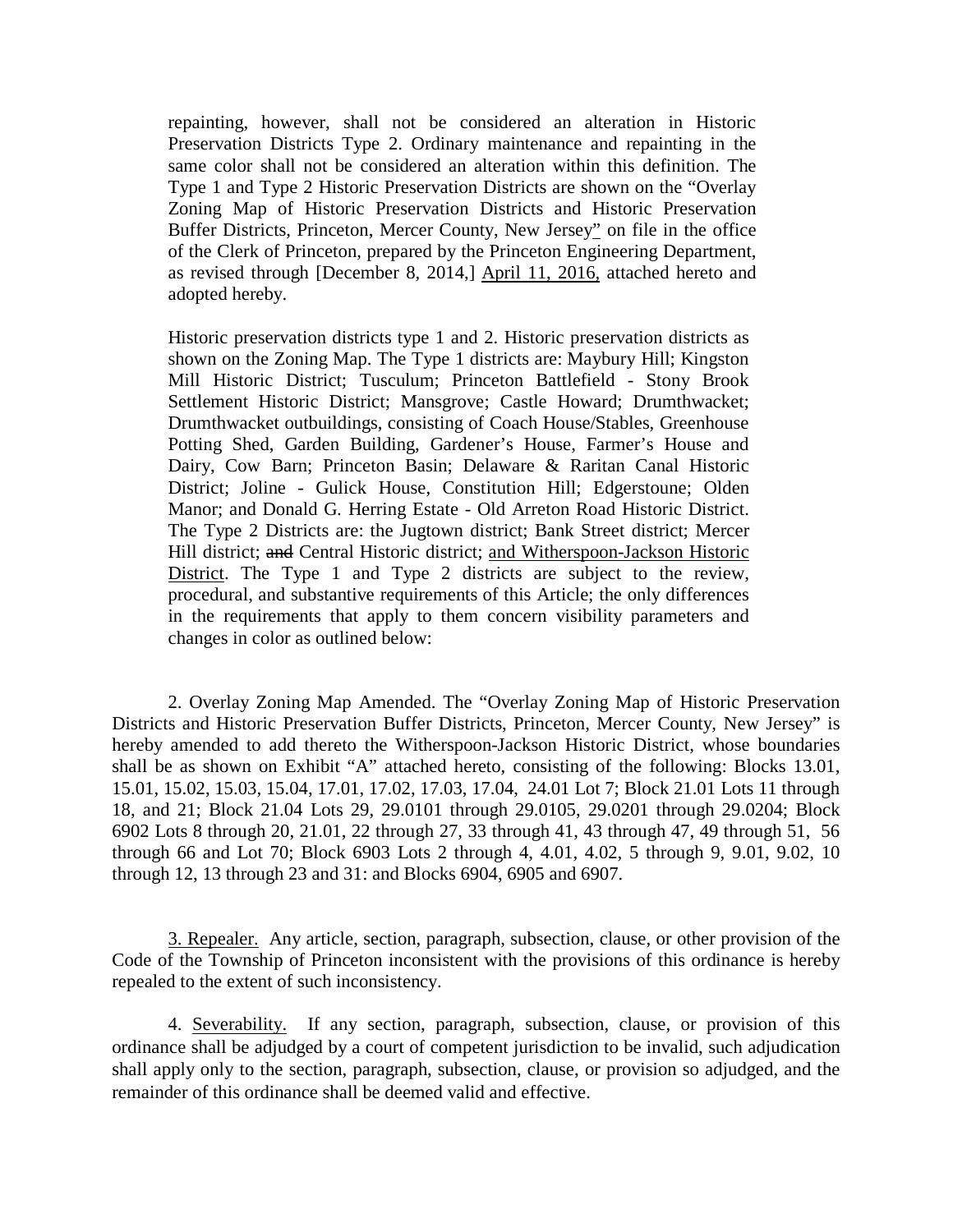5. Effective date. This Ordinance shall take effect upon its passage, publication and filing with the Mercer County Planning Board, as provided for by law.

6. Applicability. The provisions of this Ordinance shall apply to the former Borough of Princeton and former Township of Princeton.

> The purpose of the Ordinance is to create a new Type 2 historic preservation overlay district to be known as the Witherspoon-Jackson Historic District, and to amend the map depicting all historic district overlay zones accordingly.

I, Kathleen K. Brzezynski, Deputy Clerk of Princeton, County of Mercer, State of New Jersey, do hereby certify that the foregoing is a true copy of an ordinance adopted by the Mayor and Council of Princeton at its meeting held April 11, 2016.

Kathlee K. Drerysth

Kathleen K. Brzezynski Deputy Clerk